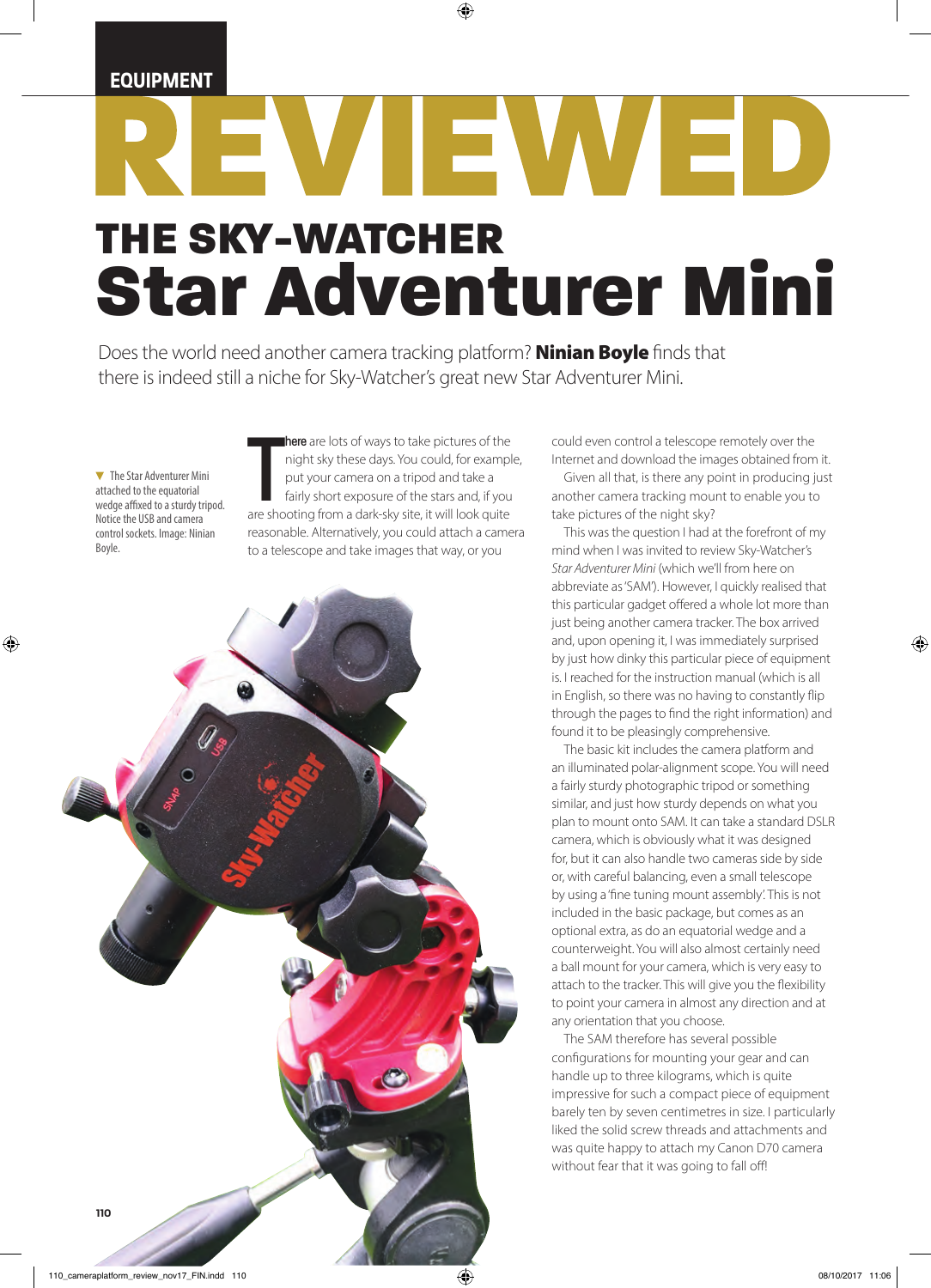#### REVIEWED: SKY-WATCHER STAR ADVENTURER MINI



#### **App control**

◈

When set to sidereal rate, the SAM is a neat camera-tracking drive for stars, but what else can it do? This is where it starts to get interesting. The SAM is controlled via WiFi through a free-todownload app on your Android or Apple tablet or phone. The app gives you complete control over both the functions of the mount and the camera shutter, although you will need to have the correct remote control and flash trigger cable (specific to your camera model) to connect your camera to the SAM. You can set it up and go back into a nice warm room, while your mount and camera go about their work. You can even use it remotely via the Internet, so feasibly you could leave it tracking while you go out for dinner, although I for one would not recommend this just in case!

#### **Time-lapse video**

The SAM can also be used to acquire time-lapse video, which is its real strength. You can do static videography – meaning that you can do a time-lapse of the Milky Way sinking over the horizon, taking a frame every few seconds or minutes, for example – or you can do a panning time-lapse, where you can create a video of the night sky moving while panning across a fixed terrestrial point. There are plenty of examples of such videos on YouTube, if you search for the Star Adventurer Mini.

Indeed, the capabilities of the SAM invite creativity. This is all very impressive for such a small mount. It is all very easy to set up and the remote control via a tablet or smart phone is really easy and functional. It has three tracking rates: solar, sidereal and lunar.

#### **Finding the pole**

Polar alignment was a breeze and there are two ways to carry this out. It has a built-in polar view-finder, which is adequate for a quick set up, but you can use the illuminated polar alignment scope for greater accuracy, and this is also easy to set up. If you live in the southern hemisphere, the polar alignment scope

## **At a glance**

⊕

**Price:**  £199 **Weight:** 650 grams **Payload weight:**  Up to 3kg **Dimensions:**   $76 \times 70 \times 103$ mm **Power Options:**  2× AA batteries or external USB supply **Basic package includes:** Camera platform, illuminated polar alignment scope, built-in WiFi **Maximum recommended camera lens focal length:**  100mm **Fits:**  Standard 3/8 and 1/4 inch tripod/quick-release brackets **Tracking rates:** Solar, lunar and sidereal **Details:**  opticalvision.co.uk